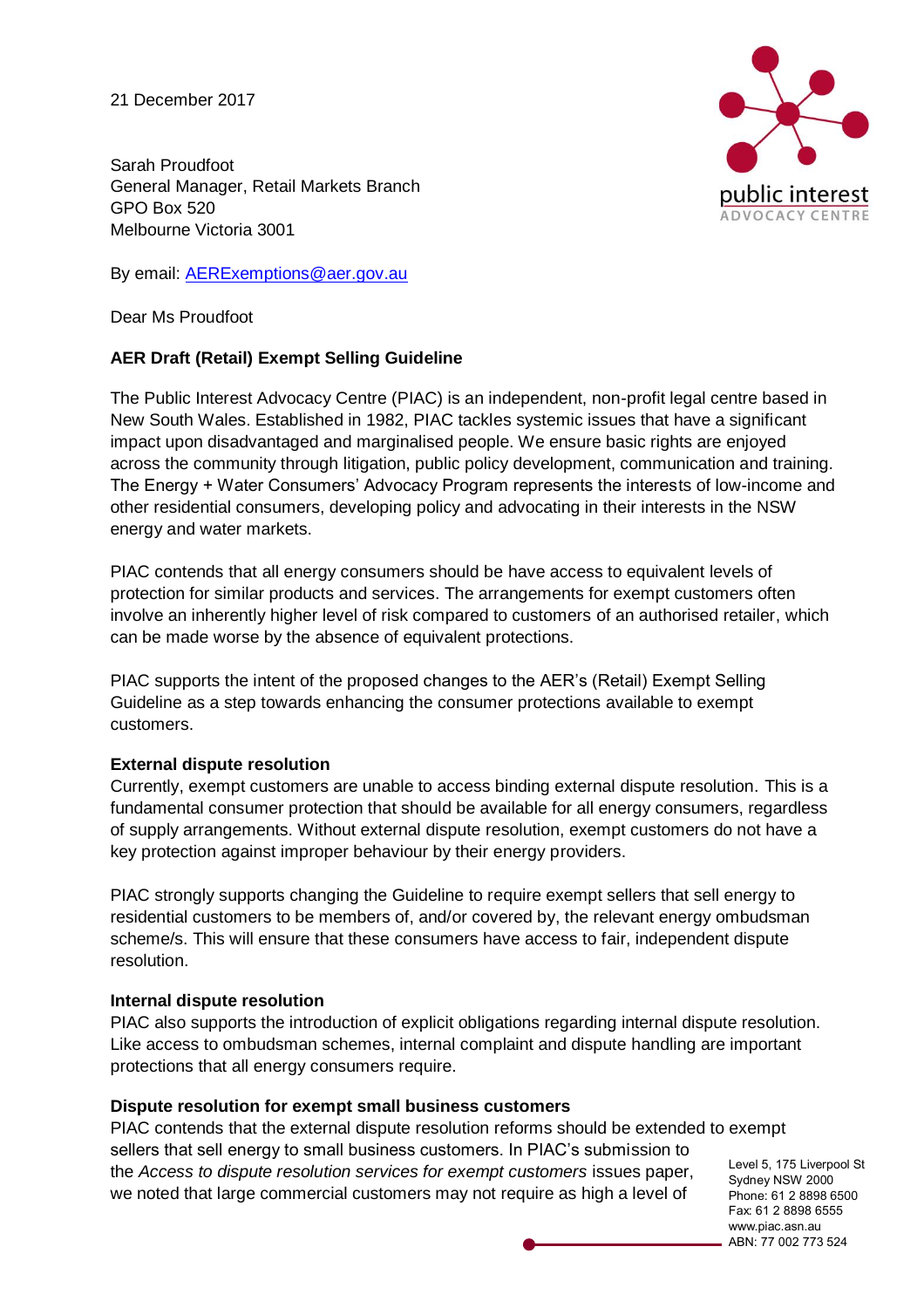protection as small consumers.<sup>1</sup> However, PIAC does not consider this to be the case for small businesses. Like residential consumers, many small businesses are unlikely to be able to negotiate on an equal level with their exempt seller. Therefore, they require consumer protections like access to external dispute resolution.

The AER reports that it did not receive any explicit evidence that exempt small business customers require access to external dispute resolution through ombudsman schemes.<sup>2</sup> PIAC suggests the lack of small business submissions to the paper this is a reflection of their lack of representation in energy policy development and regulation, rather than evidence a problem does not exist.

PIAC would welcome further discussion regarding treatment of exempt small business customers.

#### **Explicit informed consent for exempt customers**

PIAC has previously raised concerns about the level of consumer consent required by exempt sellers under the current Guideline.<sup>3</sup> We consider the consent of consumers when signing up to energy contracts to be their first level of protection.

PIAC supports the AER's decision to more clearly define the explicit informed consent (EIC) requirements for exemption applicants wanting to retrofit an existing site's electrical wiring into an embedded network. This will align the protection provided to exempt customers with that given to consumers with standard supply contracts.

However, we remain concerned about EIC when a consumer connects to an existing embedded network. PIAC contends that EIC should also be required in this situation. Currently, these consumers are not covered by EIC. Instead, exempt sellers are only subject to broader information provision requirements.

The South Australian Council of Social Service has identified that the information that is provided is often hidden in a general rental agreement or contract of sale, rather than in a standalone electricity contract or disclosure statement.<sup>4</sup> This means that consumers may sign a tenancy or property sales agreement have made an uninformed choice to have their energy provided by an exempt seller. PIAC considers this lack of a key consumer protection to be unacceptable.

To address this issue, in PIAC's view the AER should require upfront EIC to be given by consumers when connecting with an existing exempt seller.

#### **Other amendments**

PIAC supports the minor amendments listed in the 'Other amendments' section of the AER's Notice of Draft Instrument.<sup>5</sup> In particular, PIAC supports the clarification of provisions related to information provision regarding proposed retrofits, who should hold the exemption and the process for making changes to registerable exemptions. PIAC considers these to be commonsense reforms that will add clarity to the retail exemption framework.

 <sup>1</sup> PIAC, *Exempt customer dispute resolution issues paper*, July 2017, p. 2, [<https://www.piac.asn.au/wp](https://www.piac.asn.au/wp-content/uploads/2017/07/17.07.14-PIAC-sub-to-AER-exempt-customer-dispute-resultion-issues-paper-FINAL.pdf)[content/uploads/2017/07/17.07.14-PIAC-sub-to-AER-exempt-customer-dispute-resultion-issues-paper-](https://www.piac.asn.au/wp-content/uploads/2017/07/17.07.14-PIAC-sub-to-AER-exempt-customer-dispute-resultion-issues-paper-FINAL.pdf)[FINAL.pdf>](https://www.piac.asn.au/wp-content/uploads/2017/07/17.07.14-PIAC-sub-to-AER-exempt-customer-dispute-resultion-issues-paper-FINAL.pdf).

<sup>&</sup>lt;sup>2</sup> AER, Notice of Draft Instrument: AER (Retail) Exempt Selling Guideline Version 5, November 2017, p. 9.<br>PLAC, Exploration is a substitute that the consumer view May 2017, p. 2.2. a bitter (in usual) a see substitut

<sup>3</sup> PIAC, *Embedded network regulation: a consumer view*, May 2017, pp. 2-3, [<https://www.piac.asn.au/wp](https://www.piac.asn.au/wp-content/uploads/2017/07/17.05.23-Submission-in-response-to-the-AEMCs-Review-of-regulatory-arrangements-for-embedded-network-consultation-paper.pdf)[content/uploads/2017/07/17.05.23-Submission-in-response-to-the-AEMCs-Review-of-regulatory](https://www.piac.asn.au/wp-content/uploads/2017/07/17.05.23-Submission-in-response-to-the-AEMCs-Review-of-regulatory-arrangements-for-embedded-network-consultation-paper.pdf)[arrangements-for-embedded-network-consultation-paper.pdf>](https://www.piac.asn.au/wp-content/uploads/2017/07/17.05.23-Submission-in-response-to-the-AEMCs-Review-of-regulatory-arrangements-for-embedded-network-consultation-paper.pdf).

<sup>&</sup>lt;sup>4</sup> SACOSS, *The retail and network exemption framework: emerging issues for consumers, December 2015,* p. 47.

<sup>&</sup>lt;sup>5</sup> AER, Notice of Draft Instrument: AER (Retail) Exempt Selling Guideline Version 5, pp. 12-14.